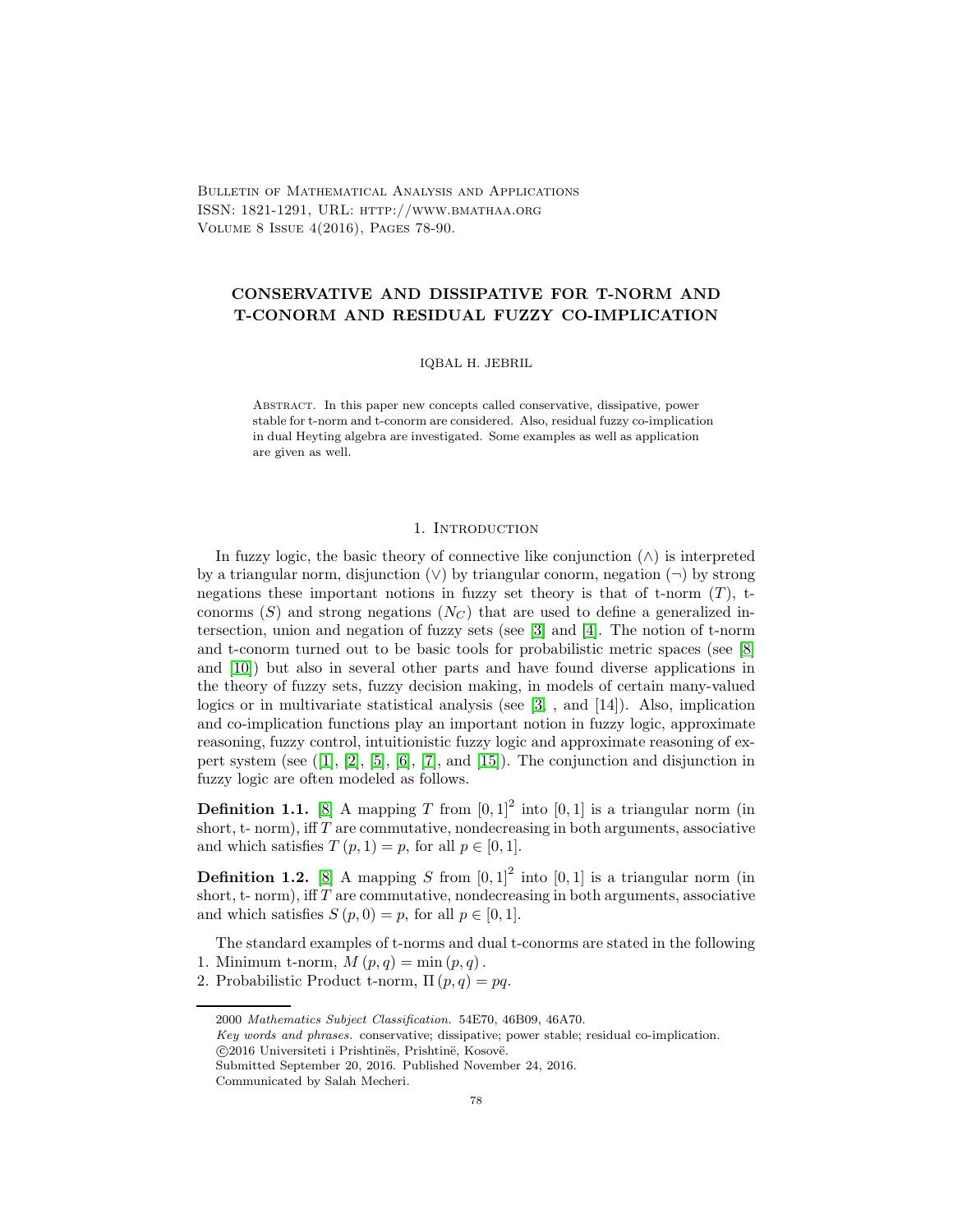3. Drastic or weak t-norm,  $W(p,q) =$  $\sqrt{ }$ Į  $\mathcal{L}$ p if  $q=1$ , q if  $p=1$ , 0 if  $p, q \in [0, 1)$ . 4. Nilpotent t-norm,  $N(p,q) = \begin{cases} \min(p,q) & \text{if } p+q \geq 1, \\ 0 & \text{if } p \geq 1, \end{cases}$ 0 if  $p + q < 1$ . 5. Lukasiewicz t-norm,  $L(p,q) = \max(p+q-1,0)$ . 6. Hamacher t-norm,  $H(p,q) = \begin{cases} 0 & \text{if } p = q = 0, \\ \frac{pq}{p+q-pq} & \text{otherwise.} \end{cases}$ 7. Dubois-Prade t-norm,  $D_{\alpha}(p,q) = \frac{p}{\max(p,q,\alpha)}, \alpha \in (0,1)$ . 8. Maximum t-conorm,  $M(p, q) = S_M(p, q) = \max(p, q)$ . 9. Probabilistic sum t-conorm,  $S_{\Pi} (p,q) = p + q - pq$ . 10. Drastic or largest t-conorm,  $S_W(p,q) =$  $\sqrt{ }$ <sup>J</sup>  $\mathcal{L}$ p if  $q = 0$ , q if  $p = 0$ , 1 if  $p, q \in (0, 1]$ . 11. Nilpotent t-conorm,  $S_N(p,q) = \begin{cases} \max(p,q) & \text{if } p+q < 1, \\ 0 & \text{if } p+q > 1. \end{cases}$ 0, if  $p + q \ge 1$ . 12. Bounded Sum t-conorm,  $S_L(p,q) = \min(p+q,1)$ . 13. Hamacher t-conorm,  $S_H(p,q) = \begin{cases} 0 & \text{if } p = q = 0, \\ \frac{p+q-2pq}{1-pq} & \text{otherwise.} \end{cases}$ 14. Dubois-Prade t-conorm,  $S_{D_{\alpha}}(p,q) = 1 - \frac{(1-p)(1-q)}{\max(1-p,1-q)}$  $\frac{(1-p)(1-q)}{\max(1-p,1-q,\alpha)}, \alpha \in (0,1).$ 

For other family of t-norms (not needed here) we refer the reader to [11] for instance. If  $T_1 < T_2$  ( $S_{T_1} < S_{T_2}$ ) and there is at least one pair  $(p, q) \in [0, 1]^2$  such that  $T_1(p,q) < T_2(p,q)$   $(S_{T_1}(p,q) < S_{T_2}(p,q))$  then we briefly  $T_1 < T_2$   $(S_{T_1} < S_{T_2})$ write. With this, the above t-norms and t-conorms satisfy the next known chain of inequalities

- $W < L < \Pi < H < M < S_M < S_H < S_\Pi < S_L < S_W$ . Two t-norms (t-conorms) are called comparable if
	- $T_1 \leq T_2$  or  $T_1 \geq T_2$   $(S_{T_1} \leq S_{T_2}$  or  $S_{T_1} \geq S_{T_2}$ ),

holds. The above chain of inequalities shows that  $W, L, \Pi, H, M, S_M, S_H, S_{\Pi}, S_L$ , and  $S_W$  are comparable. It is not hard to see that for example  $\Pi$  and N are not comparable, while W, N and M comparable with  $W < N < M$  [9].

**Definition 1.3.** [13] Let  $T$  a left-continuous t-norm. Then, the residual implication or R-implication derived form is given by

$$
I_T(p,q) = \sup \{ r \in [0,1] | T(r,p) \le q \}, \text{ for all } p, q \in [0,1].
$$
  
i.e.  $T(r,p) \le q \Leftrightarrow r \le I_T(p,q)$ , for all  $p,q,r \in [0,1].$  (R)

# 2. Main Results

In the following section we will study the relation between power stable aggregation functions and power stable t-norm and t-conorm, then introduce some new concepts for t-norm and t-conorm as conservative, dissipative.

**Definition 2.1.** [16] A mapping A from  $[0,1]^2$  into  $[0,1]$  is aggregation function, iff A are increasing in each variable,  $A(0,0) = 0$ , and  $A(1,1) = 1$ .

**Definition 2.2.** [16] An aggregation function  $A : [0,1]^2 \rightarrow [0,1]$  is called power stable whenever for any constant  $p \in (0, \infty)$  and  $p, q \in [0, 1]^2$  it hold,  $A(p^{r}, q^{r}) = (A(p, q))^{r}.$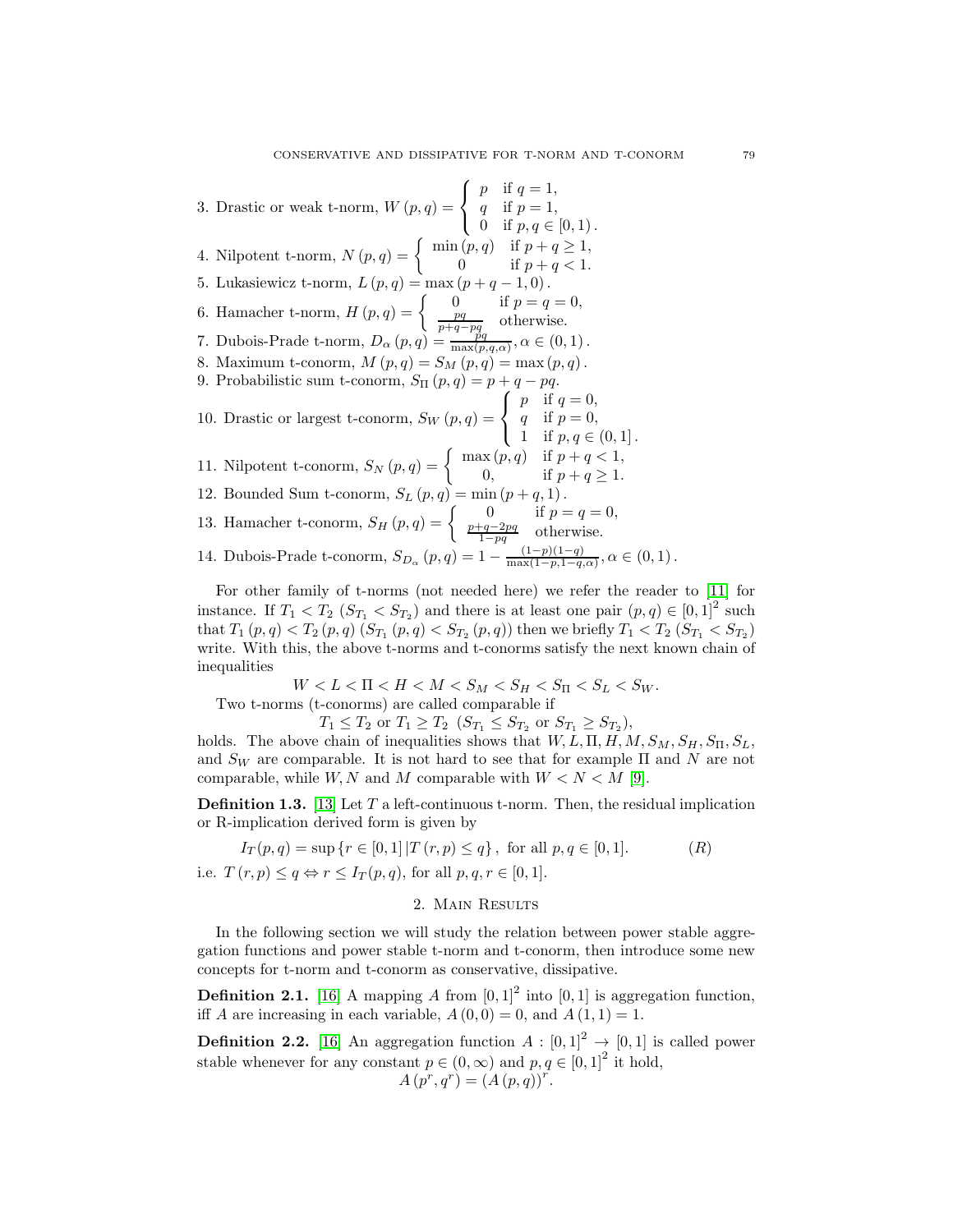**Proposition 2.1.** [16] Power stable aggregation functions are exactly those which are invariant under power transformations, i.e., aggregation function satisfying for all powers  $\varphi_r : [0,1] \to [0,1], \varphi_r (p) = p^r \in (0,\infty)$  and all  $p,q \in [0,1]^2$  the property

$$
A(p,q) = \varphi_r^{-1} (A(\varphi_r(p), \varphi_r(q))).
$$

**Definition 2.3.** Let  $\Phi : [0, 1] \to [0, \infty]$  be a continuous strictly decreasing function such that  $\Phi(1) = 0$ . Let  $\Phi^{(-1)}$  be the pseudo-inverse of  $\Phi$  defined by

$$
\varPhi^{\left(-1\right)}\left(p\right)=\left\{\begin{array}{cl}\varPhi^{-1}\left(p\right)\text{ if }\ p\in\left[0,\varPhi\left(0\right)\right],\\ 0,\qquad\text{otherwise.}\end{array}\right.
$$

For all  $p, q \in [0, 1]$ , we set

$$
T(p,q) = \varPhi^{(-1)}(\varPhi(p) + \varPhi(q)),
$$

then T is a t-norm and  $\Phi$  is called an additive generator of T.

**Definition 2.4.** Let  $\Psi : [0, 1] \to [0, \infty]$  be a continuous strictly increasing function such that  $\Psi(0) = 0$ . Let  $\Psi^{(-1)}$  be the pseudo-inverse of  $\Psi$  defined by

$$
\varPsi^{\left(-1\right)}\left(p\right)=\left\{ \begin{array}{cl} \varPsi^{-1}\left(p\right)\ \mbox{if}\ \ p\in\left[0,\varPsi\left(1\right)\right], \\ 1,\qquad \qquad \mbox{otherwise}. \end{array} \right.
$$

For all  $p, q \in [0, 1]$ , we set

$$
S_T (p,q) = \Psi^{(-1)} (\Psi (p) + \Psi (q)),
$$

then  $S_T$  is a t-conorm and  $\Psi$  is called an additive generator of  $S_T$ .

**Proposition 2.2.** Let T be a t-norm,  $S_T$  be a t-conorm and  $\Phi : [0,1] \rightarrow [0,\infty]$ an additive generator of T. The function  $\Psi : [0,1] \to [0,\infty]$  defined by  $\Psi(t) =$  $\Phi(1-t)$  is an additive generator of  $S_T$ .

**Definition 2.5.** Let T  $(S_T)$  be a t-norm (t-conorm) and  $\mu : [0,1] \rightarrow [0,1]$  be a continuous strictly increasing map. If for all  $p, q \in [0, 1]$ , we set

$$
T_{\mu}(p,q) = \mu^{-1}(T(\mu(p), \mu(q))),
$$
  
\n
$$
S_{T_{\mu}}(p,q) = \mu^{-1}(S_T(\mu(p), \mu(q))),
$$

then  $T_{\mu}$  is a t-norm  $(S_{T_{\mu}}$  is a t-conorm).

**Proposition 2.3.** Let T  $(S_T)$  and R  $(S_R)$  are t-norms (t-conorms), and  $\mu : [0,1] \rightarrow$  $[0, 1]$  be continuous strictly increasing function. Then

1. If  $T_{\mu} = R_{\mu}$  then  $T = R$ . 2. If  $S_{T_{\mu}} = S_{R_{\mu}}$  then  $S_T = S_R$ . 3. If  $T \leq S$  then  $T_{\mu} \leq R_{\mu}$ . 4. If  $S_T \leq S_R$  then  $S_{T_{\mu}} \leq S_{R_{\mu}}$ . 5.  $(T_{\mu})_{\mu^{-1}} = T$  and  $(S_{T_{\mu}})_{\mu^{-1}} = S_T$ .

Some example of continuous strictly increasing function  $\mu : [0, 1] \rightarrow [0, 1]$  are given

1.
$$
\mu(t) = \frac{2t}{t+1}
$$
,  
\n2. $\mu(t) = 1 - (1 - t)^x$ ,  $x > 0$ .  
\n3. $\mu(t) = t^x$ ,  $x > 0$ .  
\n4. $\mu(t) = \frac{x^t - 1}{x-1}$ ,  $x > 0$ ,  $x \neq 0$ .  
\n5. $\mu(t) = \frac{\log(1 + xt^{\alpha})}{\log(1 + x)}$ ,  $x > -1$ ,  $\alpha > 0$ .  
\nTake  $\mu(t) = t^x$  ( $x > 0$ ) then  $\mu^{-1}(t) = t^{1/x}$ , we get  
\n
$$
L_{\mu}(p,q) = \mu^{-1} \left( \max (p^x + q^x - 1, 0) \right) = \left( \max (p^x + q^x - 1, 0) \right)^{1/x}.
$$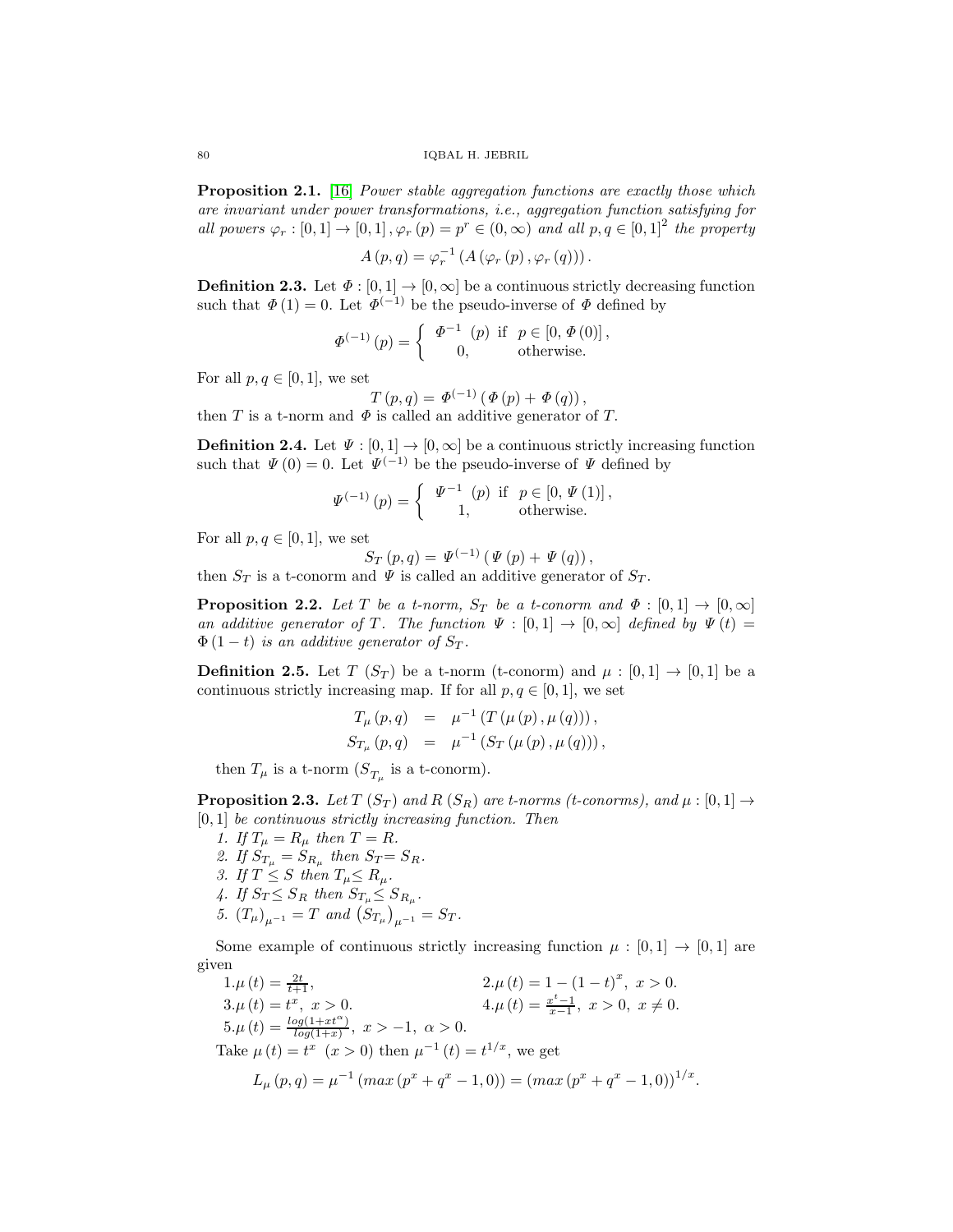Take 
$$
\mu(t) = 1 - (1 - t)^x
$$
  $(x > 0)$  then  $\mu^{-1}(t) = 1 - (1 - t)^{1/x}$ , we get

$$
\Pi_{\mu}(p,q) = 1 - ((1-p)^{x} + (1-q)^{x} - (1-p)^{x}(1-q)^{x})^{1/x}.
$$

But the most interesting applications when  $\mu(t) = t^x$  for some  $t > 0$ . We then have the next related result.

**Definition 2.6.** Let  $T(S_T)$  b e a t-norm (t-conorm) for any constant  $x \in (0, \infty)$ and all  $p, q \in [0, 1]$ . T is called T-power stable if holds  $T (p^x, q^x) = (T (p, q))^x$ . S<sub>T</sub> is called  $S_T$ -power stable if holds,

$$
S_T(p^x, q^x) = (S_T(p, q))^x
$$
.

Probabilistic product t-norm is T-power stable, for any constant  $x \in (0, \infty)$  and all  $p, q \in [0, 1]$ , then  $\Pi(p^x, q^x) = p^x q^x = (pq)^x = (\Pi(p, q))^x$ , and the following groups illustrate that.



Let T be a given power stable t-norm where it doesn't necessary that  $S_T$ -power stable t-conorm. Probabilistic product t-norm is T -power stable but probabilistic product t-conorm is not  $S_T$ -power stable and the following groups illustrate that.



Maximum t-conorm is S<sub>T</sub>-power stable, for any constant  $x \in (0, \infty)$  and all  $p, q \in [0, 1],$  then  $S_M(p^x, q^x) = \max(p^x, q^x) = (\max(p, q))^{x} = (S_M(p, q))^{x}$ , and the following groups illustrate that.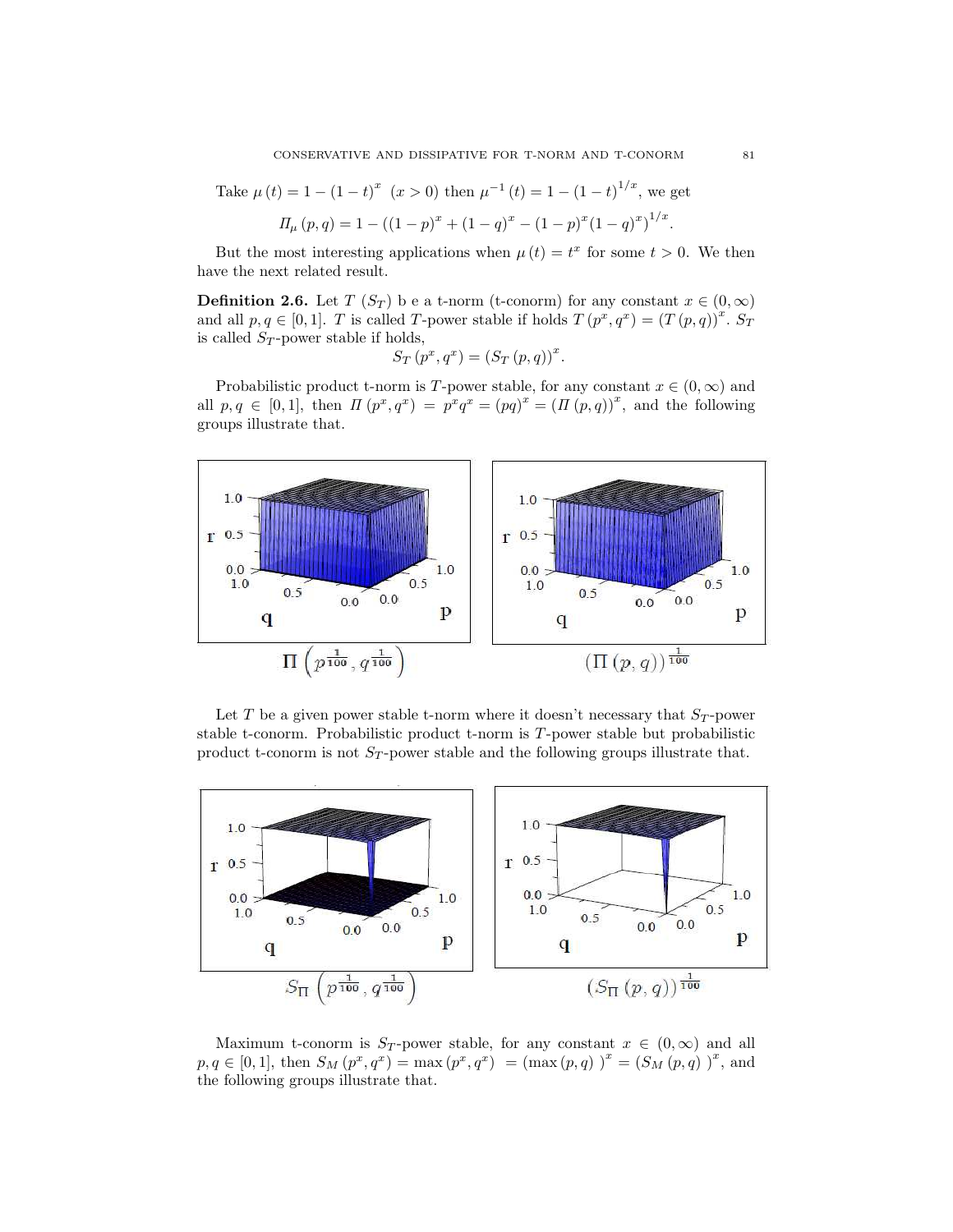

**Definition 2.7.** Let T be a given power stable t-norm. We say that T is closed if the following limits

 $T_0(p,q) = lim_{x\to 0} T_x(p,q)$  and  $T_\infty(p,q) = lim_{x\to \infty} T_x(p,q)$ , where  $T_x(p,q) = (T (p^x, q^x))^{\frac{1}{x}}$ , exist for all  $p, q \in [0, 1]$ .

**Proposition 2.4.** Let  $T$  be a  $T$ -power stable t-norm. Then the following assertions are met for all  $p, q \in [0, 1]$ .

- (1)  $(T_x)_y(p,q) = T_{xy}(p,q) = (T_y)_x(p,q)$ . In particular,  $(T_x)_{1/x}(p,q) = T_1(p,q) = T_2(q,q)$  $T(p,q)$  for  $x > 0$ .
- (2) If T and S be two T-power stable t-norms such that  $T_x(p,q) = S_x(p,q)$ for some  $x > 0$  then  $T(p, q) = S(p, q)$ .
- (3)  $T_x (p,q) = T_y (p,q)$  does not ensure  $x = y$ .

**Definition 2.8.** Let  $S_T$  be a given power stable t-conorm. We say that  $S_T$  is closed if the following limits

 $S_{T_0}(p,q) = \lim_{x\to 0} S_{T_x}(p,q)$  and  $S_{T_{\infty}}(p,q) = \lim_{x\to \infty} S_{T_x}(p,q)$ , where  $S_{T_x}(p,q) = (S_T(p^x, q^x))^{\frac{1}{x}}$ , exist for all  $p, q \in [0, 1]$ .

**Definition 2.9.** Let  $T(S_T)$  be a closed t-norm (t-conorm). i.  $T(S_T)$  is called to be conservative if

$$
T_0 (p, q) = T_{\infty} (p, q) = T_x (p, q)
$$
  

$$
S_{T_0} (p, q) = S_{T_{\infty}} (p, q) = S_{T_x} (p, q)
$$

for all  $p, q \in [0, 1]$ .

ii. We say that  $T(S_T)$  is dissipative if there exist two conservative t-norm (tconorm) U  $(S_U)$  and V  $(S_V)$  that

$$
T_0(p,q) = U(p,q)
$$
 and  $T_{\infty}(p,q) = V(p,q)$ ,  
\n $S_{T_0}(p,q) = S_U(p,q)$  and  $S_{T_{\infty}}(p,q) = S_V(p,q)$ ,

for all  $p, q \in [0, 1]$ . In this case we say that T is  $(U, V)$ -dissipative and  $S_T$  is  $(S_U, S_V)$ - dissipative.

**Proposition 2.5.** *i. Every conservative t-norm T*  $(S_T)$  *is*  $(T, T)$ - *dissipative*  $((S_T, S_T)$ - dissipative).

ii. Let  $T(S_T)$  be a closed t-norms (t-conorm), if  $T(S_T)$  is  $(U, V)$ - dissipative  $((S_U, S_V)$ - dissipative) then  $T_x$   $(S_{T_x})$  is also  $(U, V)$ -dissipative  $((S_U, S_V)$ - dissipative) for each  $r > 0$ ,  $T_x$  ( $S_{T_x}$ ) conservative whenever  $T(S_T)$  is conservative.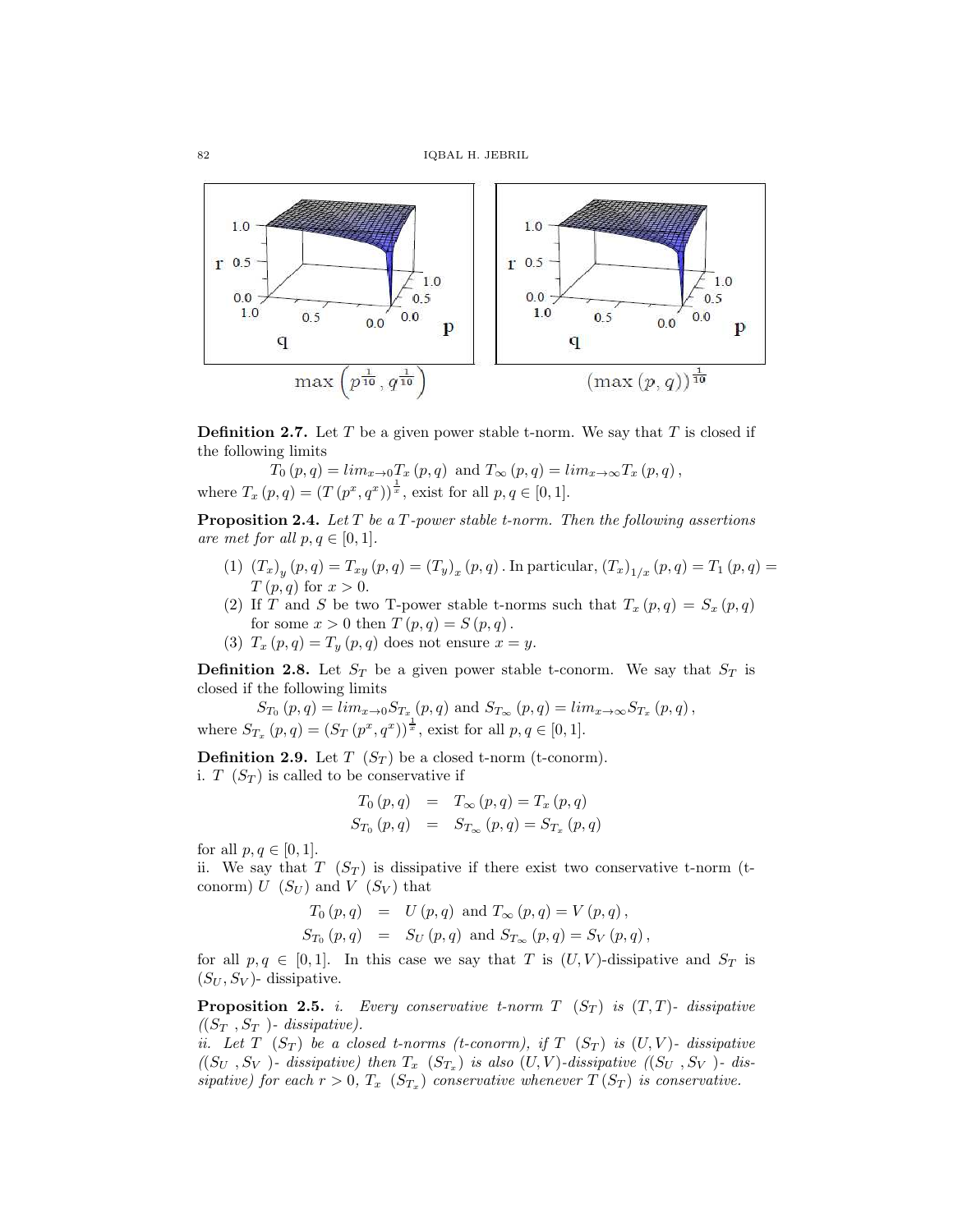Example 2.1. M and  $S_M$  are conservative.

*Proof.* It easy to see that  $M_x(p,q) = (M(p^x, q^x))^{\frac{1}{x}}$  and  $S_{M_x}(p,q) = (S_M(p^x, q^x))^{\frac{1}{x}}$ for all  $p, q \in [0, 1]$  and  $x > 0$ . Then

$$
M(p,q) = M_0(p,q) = M_{\infty}(p,q).
$$
  
\n
$$
S_M(p,q) = S_{M_0}(p,q) = S_{M_{\infty}}(p,q).
$$

Example 2.2.  $\Pi$  is Conservative but  $S_{\Pi}$  is not Conservative.

*Proof.* It easy to see that that  $\Pi_x(p,q) = (H(p^x, q^x))^{\frac{1}{x}}$  for all  $p, q \in [0, 1]$  and  $x > 0$ . Then  $\Pi(p,q) = \Pi_0(p,q) = \Pi_{\infty}(p,q)$ . But  $S_{\Pi}(p,q) \neq S_{\Pi_0}(p,q) \neq S_{\Pi_{\infty}}(p,q)$ ,.

*Example 2.3.* The t-norm L is  $(\Pi, W)$ -dissipative.

*Proof.* For all  $p, q \in [0, 1]$  and  $x > 0$ , L is given by

$$
L_x(p,q) = \begin{cases} (\max (p^x + q^x - 1, 0))^{\frac{1}{x}} & \text{if } p^x + q^x \ge 1, \\ 0 & \text{if } p^x + q^x \le 1. \end{cases}
$$

Assume that  $p, q \in (0, 1]$ . For x enough small we have

$$
p^{x} = \exp(x\ln p) = 1 + x(\ln p) + xo(1), o(1) \to 0 \text{ as } x \to 0,
$$

With similar expansion for  $x^p$ . We then obtain

$$
p^{x} + q^{x} - 1 = 1 + x \ln(pq) + xo(1).
$$

Since  $p^x + q^x > 1$  for all  $p, q \in (0, 1]$  and x enough small, we then have

$$
ln (p^{x} + q^{x} - 1) = xln (pq) + xo(1),
$$

For which we deduce

$$
(p^{x} + q^{x} - 1)^{\frac{1}{x}} = \exp((1/x) \ln (p^{x} + q^{x} - 1)) = p q \exp (o(1)).
$$

It follows that

$$
L_x(p,q) = (p^x + q^x - 1)^{\frac{1}{x}} = pq \exp(o(1)),
$$

and so

$$
\lim_{x\to 0}L_x(p,q) = pq = \Pi(p,q),
$$

for all  $p, q \in (0, 1]$ . This, with  $L_x (p, 0) = 0$  and  $L_x (0, q) = 0$  for all  $p, q \in [0, 1]$ , yields the desired result.

Now, if For all p is enough large then  $p^x + q^x < 1$  for all  $p, q \in (0, 1)$  and so  $L_x(p,q) = L_x(0,q) = 0$  and  $L_x(p,1) = p$ ,  $L_x(1,q) = q$ , for all  $p, q \in [0,1]$ , yields

$$
\lim_{x \to 0} L_x(x, y) = W(p, q),
$$

for all  $p, q \in [0, 1]$ . The proof is then completed.

*Example* 2.4. The t-conorm  $S_N$  is  $(S_M, S_W)$ -dissipative.

*Proof.* For all  $p, q \in [0, 1]$  and  $x > 0$ , we have

$$
S_{N_x}(p,q) = \max(p,q) \text{ if } p^x + q^x < 1, S_{N_x}(1,q) = 1, \text{ else.}
$$

It easy to see that  $S_{N_x}(p,1) = S_{N_x}(1,q) = 1$ , for all  $p,q \in [0,1]$ . Since  $N_x$  a t-conorm then  $S_{N_x}(p,0) = p$  and  $S_{N_x}(0,q) = q$  for all  $p,q \in [0,1]$ . Now, if  $p,q \in (0,1)$  and x

 $\Box$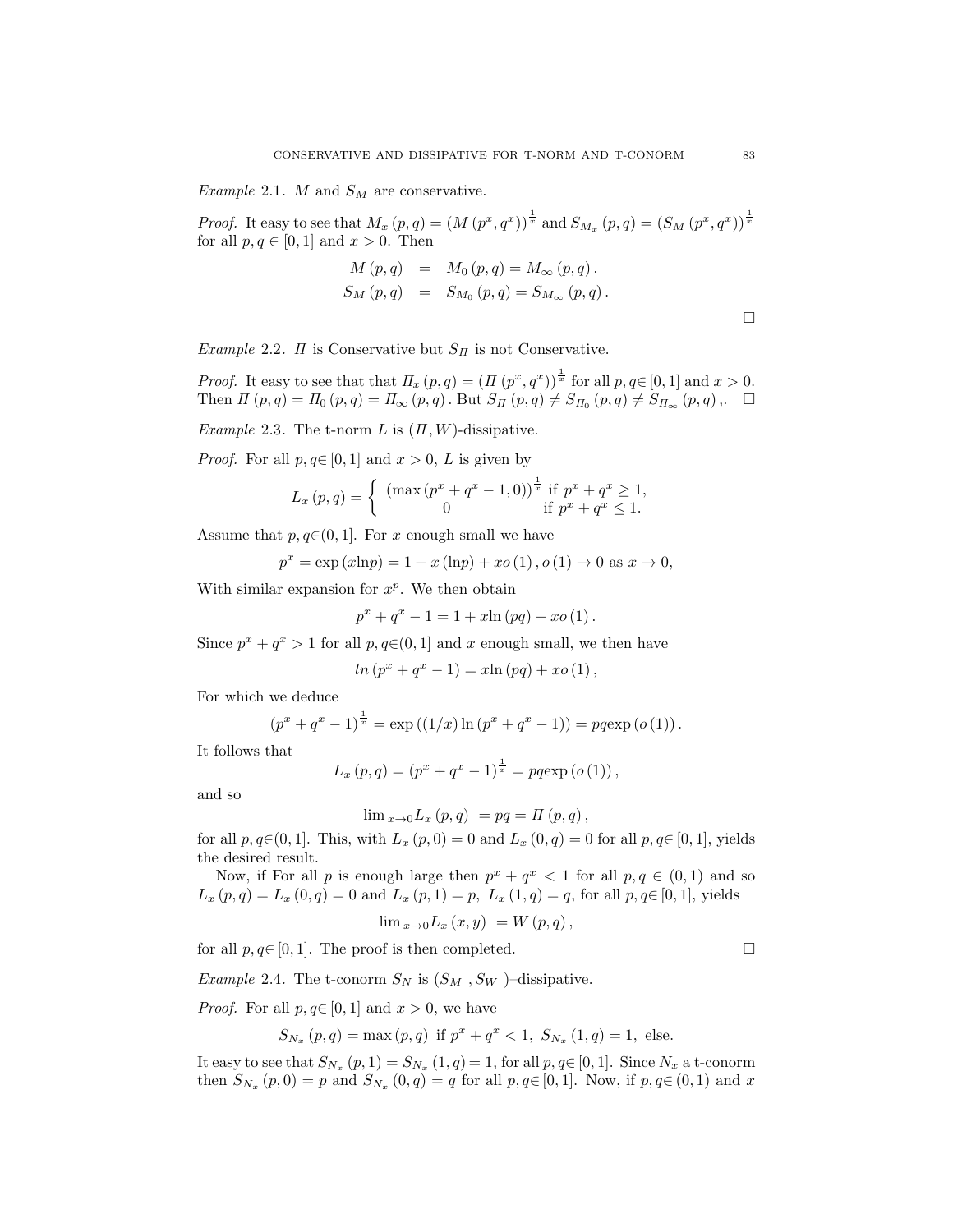is enough small, we have  $p^x + q^x < 1$  and so  $S_{N_x}(p,q) = max(p,q)$ . Summarizing, we then obtain

$$
S_{N_{0}}(p,q)=\lim_{x\to 0}S_{N_{x}}(p,q)=max(p,q)=S_{M}(p,q),
$$

for all  $p, q \in (0, 1)$ .

Now, if x is enough large then  $p^x + q^x \ge 1$  for all  $p, q \in (0, 1)$  and so  $S_{N_x}(p, q) = 1$ . It follows that

$$
S_{N_{\infty}}(p,q) = \lim_{x \to 0} S_{N_p}(p,q) = 1,
$$

for all  $p, q \in (0, 1)$ . Summarizing, we have shown that

$$
S_{N_{\infty}}(p,q)=S_{W}(p,q),
$$

for all  $p, q \in [0, 1]$ , so completes the proof.

**Theorem 2.6.** The t-norm H is  $(\Pi, M)$ -dissipative.

*Proof.* We have, for all  $p, q \in (0, 1]$  and  $x > 0$ ,

$$
H_x(p,q) = \frac{pq}{(p^x + q^x - p^x q^x)^{1/x}}.
$$

We first show that  $H_0 = \Pi$ . For all  $p, q \in (0, 1]$  and x enough small we can write

$$
p^{x} = \exp(x \ln p) = 1 + x \ln p + \frac{1}{2}x^{2}(\ln p)^{2} + x^{2}o(1),
$$

with similar expansions for  $q^x$  and  $(pq)^x$ . After all computation and reduction we obtain

$$
p^{x} + q^{x} - p^{x}q^{x} = 1 + x^{2}(\ln p)(\ln q) + x^{2}o(1)
$$

and so

$$
\ln (p^x + q^x - p^x q^x) = x^2 (\ln p)(\ln q) + x^2 o(1).
$$

It follows that

$$
(p^{x} + q^{x} - p^{x} q^{x})^{1/x} = \exp ((1/x) \ln (p^{x} + q^{x} - p^{x} q^{x})) = \exp ((x(\ln p)(\ln q) + x o(1))),
$$

from which we deduce that  $(p^x + q^x - p^x q^x)^{1/x}$  tends to 1 when  $x \downarrow 0$ . This, with  $H_x(0, q) = H_x(p, 0) = 0$ , yields  $H_0(p, q) = pq := \Pi(p, q)$  for all  $p, q \in [0, 1]$ .

Now, we will prove that  $H_{\infty} = M$ . For  $p \in \{0, 1\}$  or  $q \in \{0, 1\}$ , the desired result is obvious. For  $p = q$ , it is easy to see that  $H_x(p, p) = p$ . Assume that  $p, q \in (0, 1)$ with  $q < p$ . We then write

$$
H_x(p,q) = \frac{pq}{(p^x + q^x - p^x q^x)^{1/x}} = \frac{q}{(1 + (q/p)^x - q^x)^{1/x}}.
$$

Clearly,  $q^x \to 0$  and  $(q/p)^x \to 0$  when  $x \uparrow \infty$ . It follows that  $H_x(p,q) \to q =$  $\min(p,q)$  when  $x \uparrow \infty$ . By symmetry, we have  $H_x(p,q) \to p = \min(p,q)$  if  $p < q$ . The desired result is obtained and the proof is completed.  $\Box$ 

Corollary 2.7. Let T be a t-norm such that  $H \leq T$ . Then  $T_{\infty} = M$ .

*Proof.* If  $H \leq T$  then  $H_{\infty} = M \leq T_{\infty} \leq M$ . So  $T_{\infty} = M$ .

**Theorem 2.8.** The t-norm D is  $(M, \Pi)$ -dissipative for every  $\alpha \in (0, 1)$ .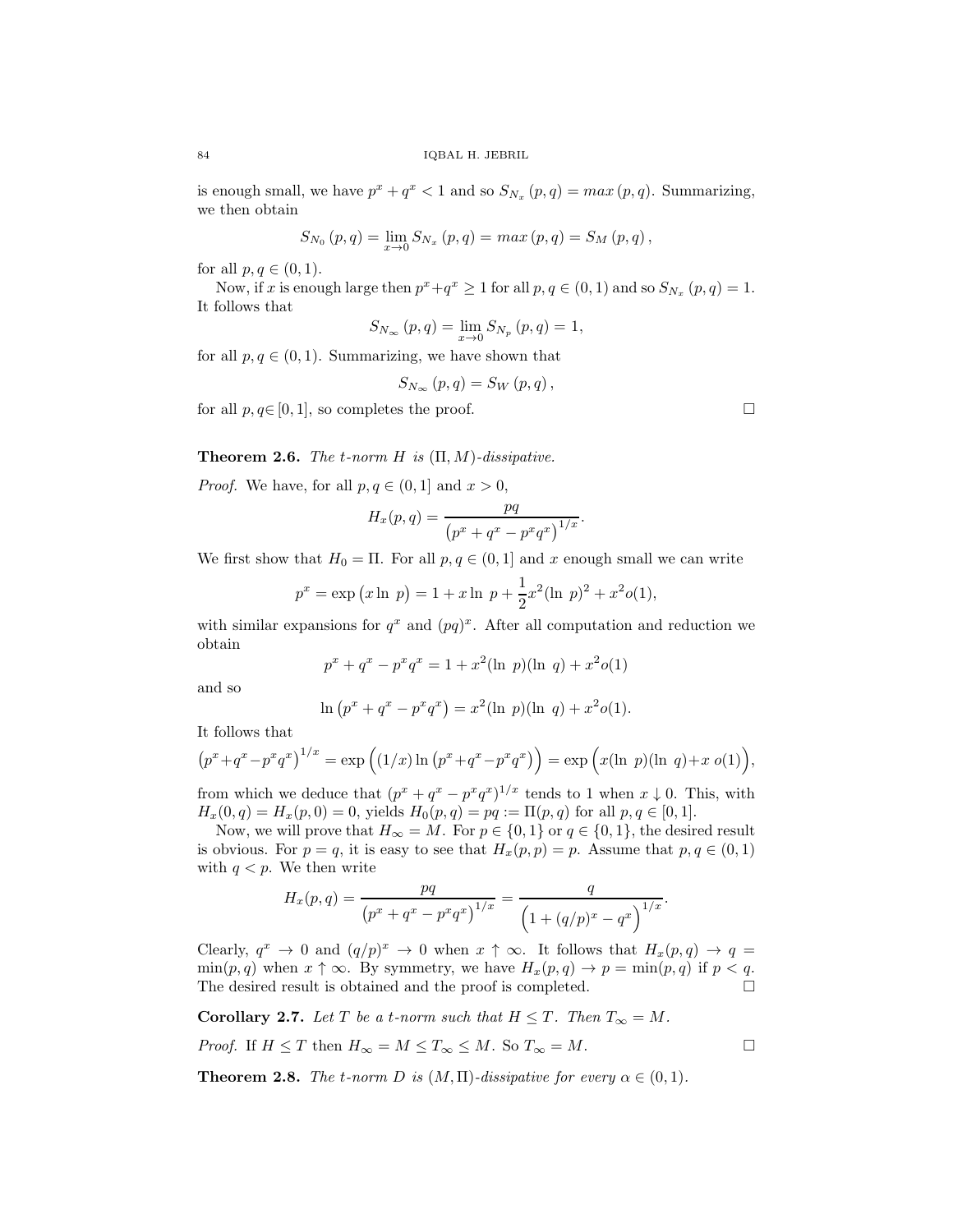Proof. It is easy to see that

$$
D_x(p,q) = \frac{pq}{\max (p,q,\alpha^{1/x})},
$$

for all  $p, q \in [0, 1]$  and  $\alpha \in (0, 1)$ . Obviously,  $\alpha^{1/x} \to 0$  when  $x \downarrow 0$  and  $\alpha^{1/x} \to 1$ when  $x \uparrow \infty$ . The desired result follows after a simple manipulation.

**Corollary 2.9.** Let T be a t-norm such that  $D \leq T$  for some  $\alpha \in (0,1)$ . Then  $T_0 = M$ .

*Proof.*  $D \leq T$  implies  $D_0 \leq T_0$  and so  $M \leq T_0 \leq M$  i.e.  $T_0 = M$ .

## 3. Residual fuzzy co-implication

The following properties are generalization of fuzzy implication and fuzzy co implication from classical logic.

**Definition 3.1.** [12] A mapping  $I : [0,1] \times [0,1] \rightarrow [0,1]$  is a fuzzy implication if, for all  $p, q, r \in [0, 1]$ , the following conditions are satisfied:

 $I1: I(1,1) = I(0,1) = I(0,0) = 1$  and  $I(1,0) = 0$ .  $I2: I(p,q) \geq I(r,q)$  if  $p \leq r$ .  $I3: I(p,q) \leq I(p,r)$  if  $q \leq r$ . The set of all fuzzy implications is denoted by  $\overline{F}I$ .

**Definition 3.2.** [14] A mapping  $J : [0,1] \times [0,1] \rightarrow [0,1]$  is a fuzzy implication if, for all  $p, q, r \in [0, 1]$ , the following conditions are satisfied:

 $J1: J(1,1) = J(1,0) = J(0,0) = 0$  and  $J(0,1) = 1$ .  $J2: J(p,q) \geq J(r,q)$  if  $p \leq r$ .  $J3: J(p,q) \leq I(p,r)$  if  $q \leq r$ . The set of all fuzzy co-implications is denoted by  $Co - \digamma I$ . From last definition  $J(1, q) = J(p, 0) = 0$  and  $J(p, p) = 0$ , for all  $p, q \in [0, 1]$ .

**Definition 3.3.** [13] A fuzzy implication I and fuzzy co-implication J are satisfy the following most important properties, for all  $p, q, r \in [0, 1]$ 

$$
I(1, q) = q,
$$
 (CP)  
\n
$$
I(p, I(q, r)) = I(q, I(p, r)),
$$
 (EP)  
\n
$$
I(p, p) = 1,
$$
 (CP)  
\n
$$
I(p, p) = 1,
$$
 (CP)  
\n
$$
I(p, q) = 1 \Leftrightarrow p \le q,
$$
 (CP)  
\n
$$
J(p, q) = 0 \Leftrightarrow p \ge q.
$$
 (Co-OP)

Heyting algebra logic is the system on Heyting algebras and Brouweriaun algebras. Heyting algebra  $\langle L, \wedge, \vee, \Longrightarrow, 0, 1 \rangle$  is lattice with the bottom 0, the top 1, and the binary operation called implication  $\implies$  such that, for all  $p, q, r \in L$ ,  $p \implies q$  is the relative pseudocomplement of a with respect to  $r$  [13]. That is to say

$$
p \wedge r \le q \Leftrightarrow p \Longrightarrow q, \text{ for all } p, q, r \in L.
$$

In other words, the set of all  $p \in L$  such that  $p \wedge r \leq q$  contains the greatest element, denoted by  $p \Longrightarrow q$ . Precisely

$$
p \Longrightarrow q = \sup \{ r \in L | p \wedge r \le q \} .
$$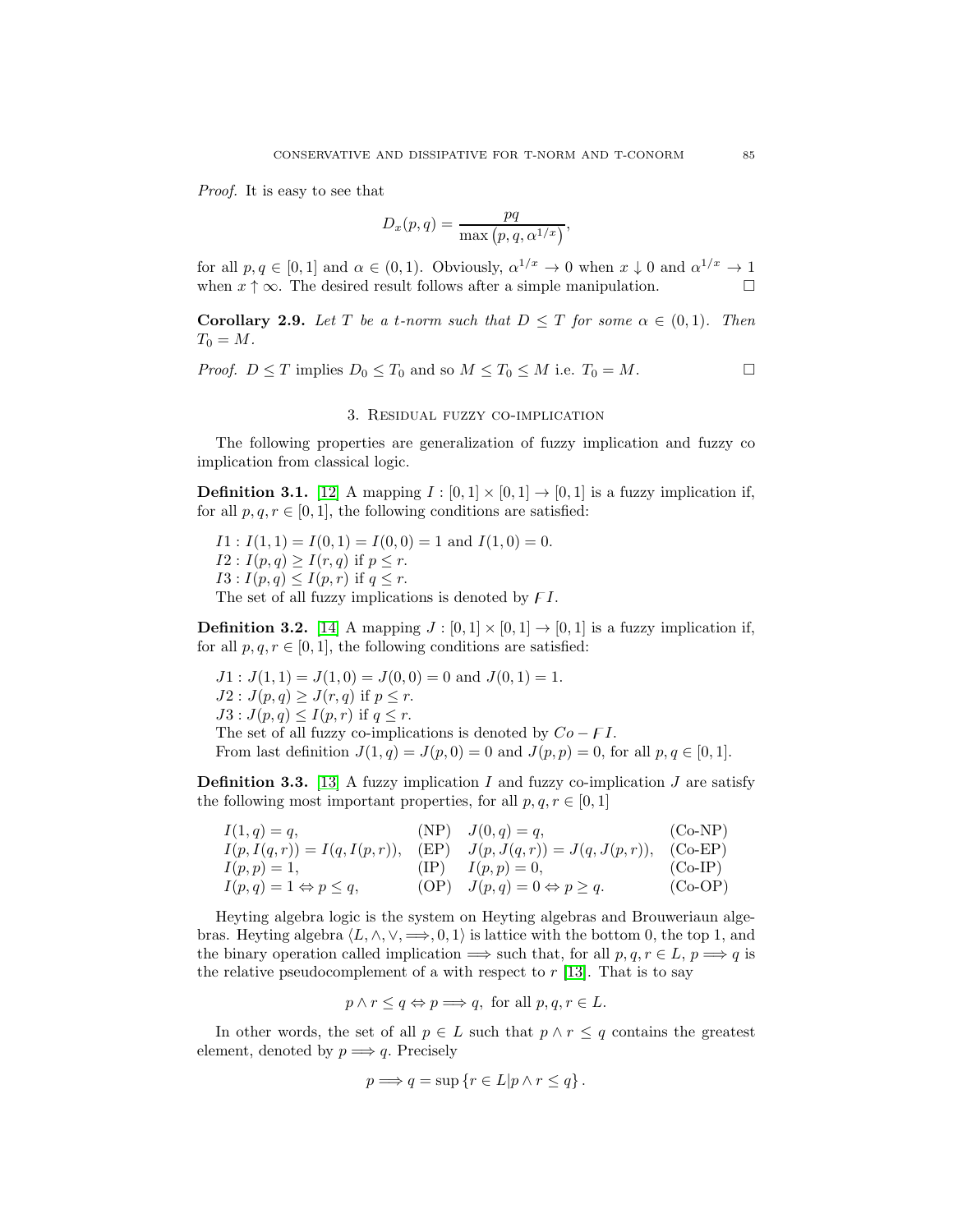The dual of Heyting algebra is called Brouwerian algebra  $\langle L, \wedge, \vee, \stackrel{*}{\Longrightarrow}, 0, 1 \rangle$  is a lattice with 0 and 1, and the binary operation called co-implication  $\Rightarrow$  in dual Heyting algebra. Satisfying for all  $p, q, r \in L$ ,

$$
p \lor r \ge q \Leftrightarrow p \stackrel{*}{\implies} q.
$$

The set of all r in L such that  $p \vee r \geq q$  contains the smallest element, denoted by  $p \stackrel{*}{\Longrightarrow} q$ . Precisely

$$
p \stackrel{*}{\Longrightarrow} q = \inf \left\{ r \in L \middle| p \vee r \geq q \right\}.
$$

**Definition 3.4.** Let  $S$  is the t-conorm of right continuous  $T$ . Then, the residual co-implication ( $R^*$ -coimplication) derived from  $S$ , is

$$
J_S(p,q) = \inf \left\{ r \in [0,1] \, | \, S(r,p) \ge q \right\}, \text{ for all } p,q \in [0,1]. \tag{R^*}
$$

R∗ -co-implication come from residuted lattices based on residuation property  $(R<sup>*</sup>P)$  that can be written as

$$
S(r,p) \ge q \Leftrightarrow r \ge J_S(p,q), \text{ for all } p,q,r \in [0,1]. \tag{R*P}
$$

The  $J<sub>S</sub>(p, q)$  operation is called residual co-implication of the t-conorm S. Applying the above concepts to the standard t-norms we obtain the following interesting results.





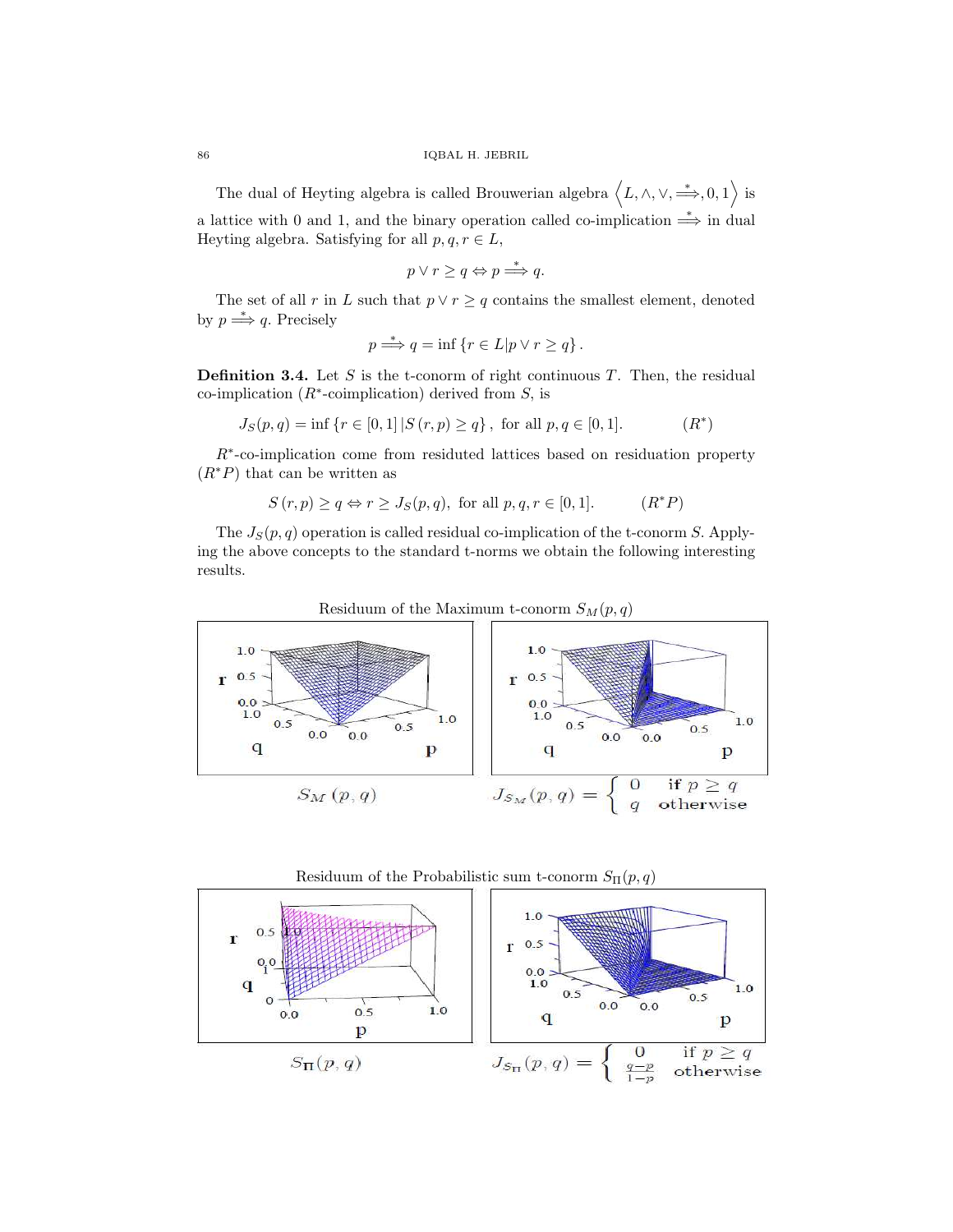

Residuum of the Bounded Sum t-conorm  $S_{\cal L}(p,q)$ 





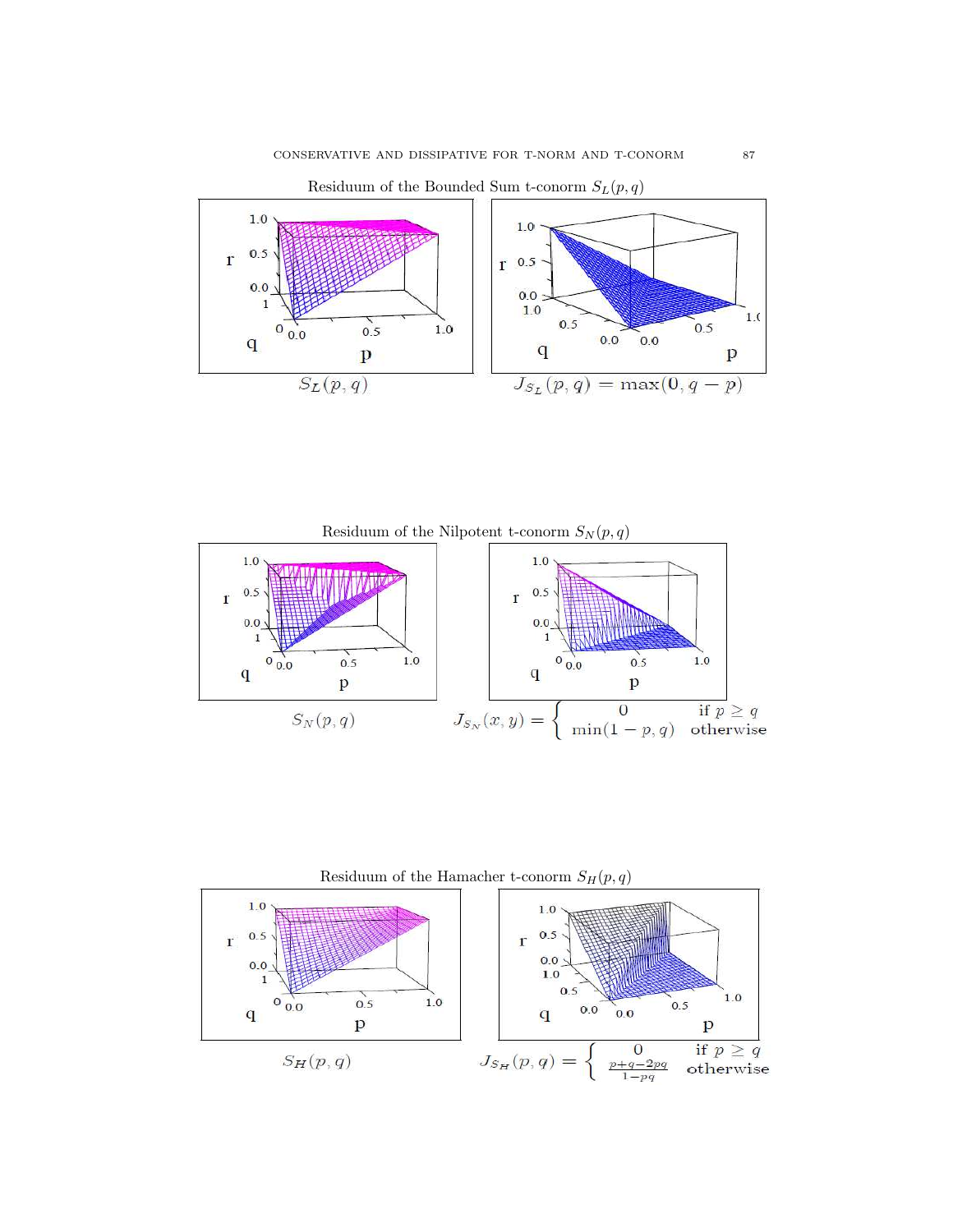







In the following we introduce some properties for residual co-implication.

**Theorem 3.1.** For a right continuous t-conorm S then  $J_S \in Co - FI$ 

*Proof.* We have to show that  $J_1, J_2$  and  $J_3$  in definition of fuzzy co-implication are satisfied for all  $p, q, r \in [0, 1]$ .

 $J_1: J_S(1, 1) = J_S(1, 0) = J_S(0, 0), J_S(0, 1) = 1.$  $J_2: p \le r \Longrightarrow \{t \in [0,1] | S(t,p) \ge q\} \subseteq \{t \in [0,1] | S(t,r) \ge q\}$  $\implies \inf \{ t \in [0,1] | S(t,p) \geq q \} \geq \inf \{ t \in [0,1] | S(t,r) \geq q \}$  $\Longrightarrow J_S(p,q) \geq J_S(r,q).$  $J_3: q \leq r \Longrightarrow \{t \in [0,1] | S(t,p) \geq q\} \supseteq \{t \in [0,1] | S(t,p) \geq r\}$  $\implies \inf \{ t \in [0,1] | S(t,p) \geq q \} \leq \inf \{ t \in [0,1] | S(t,p) \geq r \}$  $\Rightarrow J_S(p,q) \leq J_S(p,r).$ 

**Theorem 3.2.** A co-implications  $J<sub>S</sub>$  satisfy (Co-NP) and (Co-IP).

*Proof.* For any S t-conorm and for all  $p, q, r \in [0, 1]$  we get  $J_S(0, q) = \inf \{r \in [0, 1] | S(r, 0) \ge q\}$ inf  $\{r \in [0, 1]| r \geq q\} = q.$ Also,  $J_S(p, p) = \inf \{r \in [0, 1] | S(r, p) \ge p\} = 0.$  $\Box$ 

**Theorem 3.3.** If S is a right continuous, then  $J<sub>S</sub>$  satisfy (Co-EP) and (Co-OP).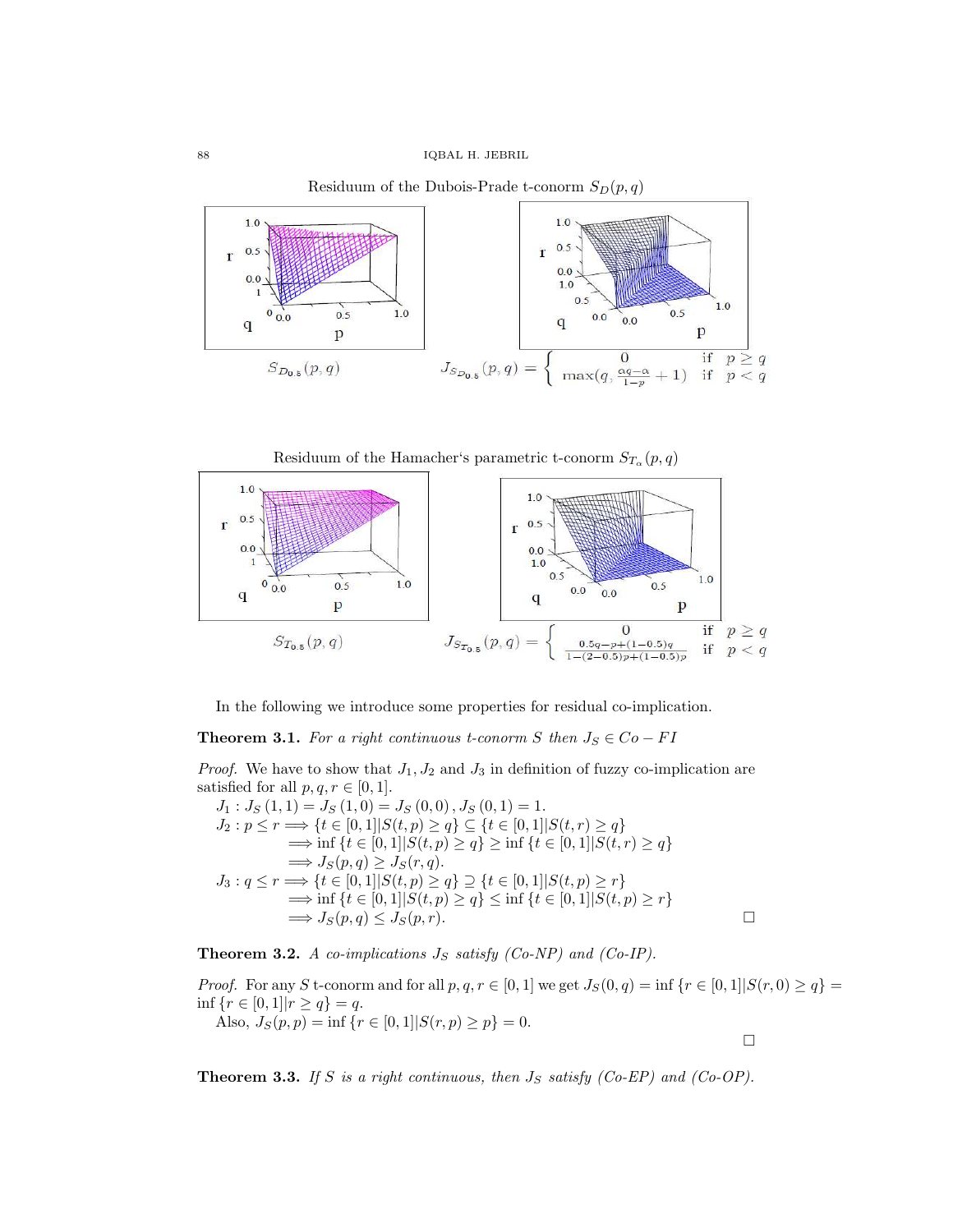*Proof.* For any right continuous t-conorm S and for all  $p, q, r \in [0, 1]$  and by using  $R^*$  condition we have

$$
J_S(p, J_S(q, r)) = \inf \{ t \in [0, 1] | S(t, p) \ge J_S(q, r) \} = \inf \{ t \in [0, 1] | S(S(t, p), q) \ge r \}
$$
  
= 
$$
\inf \{ t \in [0, 1] | S(t, S(p, q)) \ge r \} = \inf \{ t \in [0, 1] | S(t, S(q, p)) \ge r \}
$$
  
= 
$$
\inf \{ t \in [0, 1] | S(S(t, q), p) \ge r \} = \inf \{ t \in [0, 1] | S(t, q)) \ge J_S(p, r) \}
$$
  
= 
$$
J_S(q, J_S(p, r)).
$$

Now, we would like to prove that  $J_S(p,q) = 0 \Leftrightarrow p \geq q$ . If  $p \geq q$  then  $S(p,0) =$  $p \geq q$ , so  $J_S(p,q) = 0$ . Conversely, if  $J_S(p,q) = 0$  then because of  $R^*$  condition we get  $S(p, 0) \geq q$ , i.e.,  $p \geq q$ .

### 4. CONCLUSION

The definition of power stable t-norm and t-conorm are introduced then the new concepts of dissipative and conservative for t-norm and t-conorm are studied with examples. Also, there are four usual models of fuzzy implications  $(S, N)$ , residual, QL-operation and D-operations implication. In this paper we introduced residual co-implication. Now, an interesting natural question arises that to find  $(T,N)$ , Co-QL-operation and Co-D-operations

Acknowledgments. The authors would like to thank the anonymous referee for his/her comments that helped us improve this article.

#### **REFERENCES**

- [1] M. Mas, M. Monserrat, J. Torrens, and E. Trillas, *A survey on fuzzy implication functions*, IEEE Transactions on Fuzzy Systems, 15 5 (2007) 1107–1121.
- [2] L. Tsoukalas, R. Uhring and L. Zadeh, *Fuzzy and neural approaches in engineering*, Adaptive and Learning Systems for Signal Processing. Communications and Control, Wiley-Interscience, . New York (1997).
- [3] E.P. Klement, R. Mesiar and E. Pap, *Triangular norms*, Kluwer, Academic Publisher, Dordrecht (2000).
- [4] S. Weber, *A general concept of fuzzy connectives, negations and implications based on Tnorms and T-conorms*, Fuzzy Sets and Systems, 11 (1983) 115–134.
- [5] B. De Baets, *Coimplicators, the forgotten connectives*, Tatra Mountains Mathematical Publications, 12(1997) 229–240.
- [6] K. Oh and A. Kandel, *Coimplication and its applications to fuzzy expert systems*, Information Sciences, 56 (1991) 247–260.
- [7] F. Wolter, *On logics with coimplication*, Journal of Philosophical Logic, 27 4 (1998) 353–387.
- [8] B. Schweizer and A. Sklar, *Probabilistic metric spaces*, North Holland, Amsterdam, (1983).
- [9] I. Jebril and M. Ra¨ıssouli, *On a class of generalized triangular norms*, Communications of the Korean Mathematical Society, Accepted (2016).
- [10] I. Jebril, M. S. Md. Noorani, and A. Saari,*An example of a probabilistic metric space not induced from a random normed space*, Bull. Malays Math. Sci. Soc., 26 2 (2003) 93–99.
- [11] M.M. Gupta and J. Qi, *Theory of t-norms and fuzzy inference methods*, Fuzzy Sets and Systems, 40 (1991) 431-450.
- [12] J.C. Fodor and M. Roubens, *Fuzzy preference modelling and multicriteria decision support*, Kluwer, Dordrecht, (1994).
- [13] M. Baczynski and B. Jayaram, *(S,N)- and R-implications: a state-of-the-art survey*, Fuzzy Sets and Systems, 159 (2008) 836–859.
- [14] P. Li and S. Fang, *A survey on fuzzy relational equations, part I: classification and solvability*, Fuzzy Optimization and Decision Making, 8 (2009) 179–229.
- [15] Youg Su and Zhuden Wang, *Constructing implications and coimplication on a complete lattice*, Fuzzy Sets and Systems, 247 (2014) 68–80.